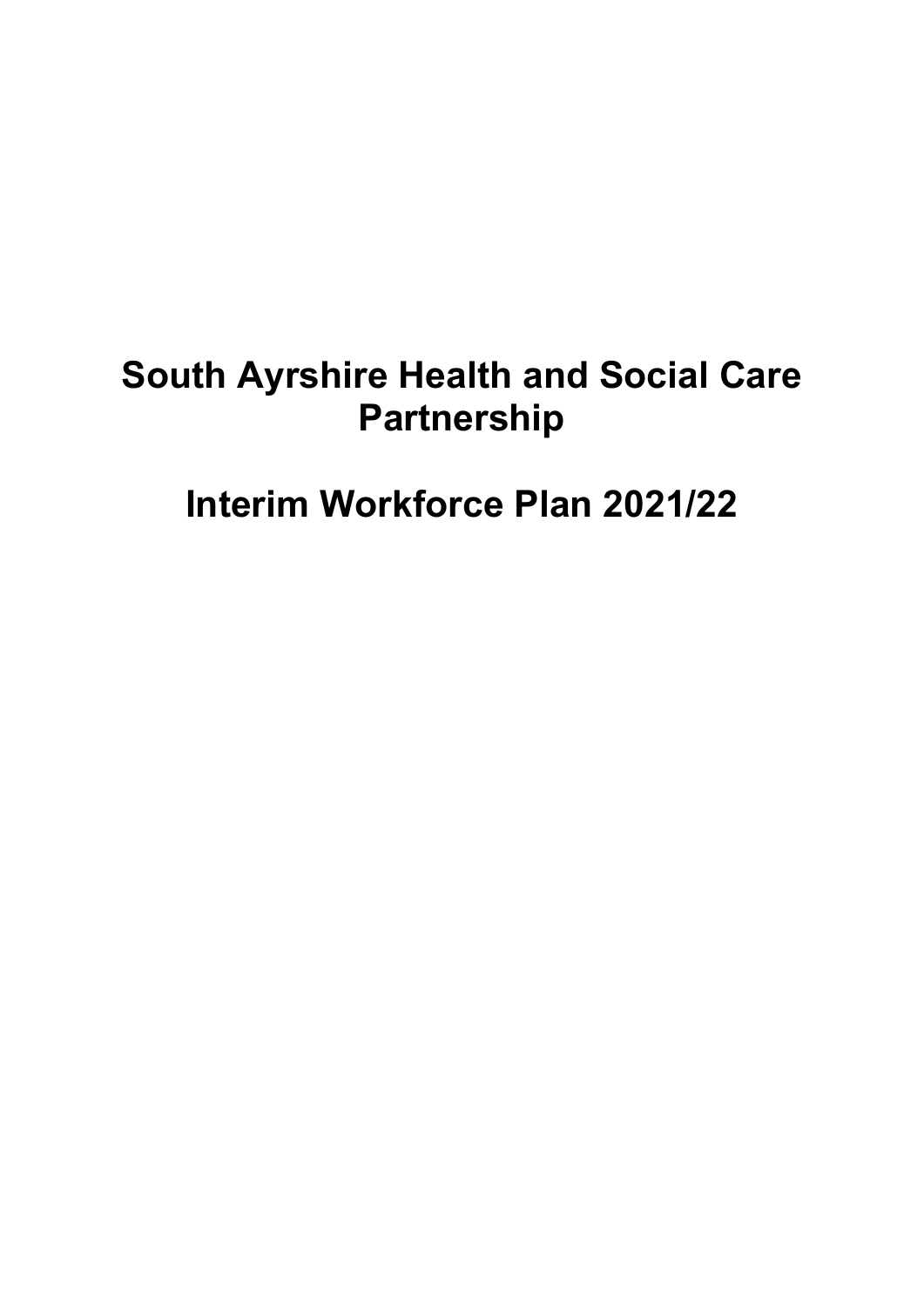### **Section 1 – Background**

### **Existing Workforce Plan / Reporting**

South Ayrshire Health and Social Care Partnership (SAHSCP) published its first corporate [Workforce](https://www.south-ayrshire.gov.uk/health-social-care-partnership/documents/sahscp%20workforce%20plan%202019-2022.pdf)  [Plan](https://www.south-ayrshire.gov.uk/health-social-care-partnership/documents/sahscp%20workforce%20plan%202019-2022.pdf) in 2019, which provided a range of data related to the SAHSCP workforce. As many of the themes and trends identified in 2019 are still relevant now (for example the over-arching FTE, organisational structure, and age demographics etc.), the Interim Plan will not repeat data already captured and published, although sections 2-6 below will highlight workforce data where additional focus is required.

The 2019 Workforce Plan detailed a range of actions, and a workforce planning implementation group was formed with representatives from South Ayrshire Council (SAC) and NHS Ayrshire and Arran (NHSAA). The group had input from, but not limited to, Organisational Development, HR, Registered Services, Contracts and Commissioning, AHP's, Children's Services, Social Work and Nursing. The actions were developed, updated and prioritised during 19/20 (see Appendix 2) and were due to be further progressed throughout the 3-year lifespan of the plan. The progression of COVID halted aspects of the action plan, as the focus of SAHSCP naturally moved to more immediate operational/remobilisation considerations.

Workforce planning updates are regularly provided to the SAHSCP Senior Management Team, as well to other forums such as the South Ayrshire Area Partnership Forum. In addition, a designated Pan-Ayrshire workforce group considering COVID-related recovery was established, of which SAHSCP plays an active part.

Workforce data and reports from both the SAC and NHSAA HR/Payroll systems are routinely made available to SACHSP managers to aid their service and workforce planning.

It is recognised that workforce planning is not a distinct process, but a process that links, informs, and impacts upon (and is impacted by) other strategic activity. Examples include –

- Development of the SAHSCP [Strategic Plan 2](https://www.south-ayrshire.gov.uk/health-social-care-partnership/documents/item%208%20strategic%20plan%20final%20app1%20ijb%202021%2003%2024.pdf)021 which takes cognisance of workforce planning.
- Development and progression of corporate digital strategies [\(SAC](https://www.south-ayrshire.gov.uk/health-social-care-partnership/documents/item%206%20digital%20strategy%20ijb%202020%2010%2021%20app%201.pdf) and [NHSAA\)](https://digital.nhs.uk/about-nhs-digital/our-organisation/our-organisation-structure/strategy-policy-and-governance/strategy-and-planning) and ensuring SAHSCP is represented on the forthcoming [SCVO Digital Champions](https://indd.adobe.com/view/cb63f81b-2e6b-4268-8d59-3f6ac695f7cb) Programme.
- People Plans [\(SAC](https://ww20.south-ayrshire.gov.uk/ext/committee/CommitteePapers2020/Leadership%20Panel/24%20November%202020/Item%2010f%20REP%2020201124%20LP%20People%20Strategy-App1.pdf) and [NHSAA\)](https://www.nhsaaa.net/media/8176/people-strategy-people-matter.pdf) that are developed with input from SAHSCP managers and employees. The aim is to develop a SAHSCP specific People Plan embedded in the next iteration (2022-25) of the workforce plan.
- A requirement to more closely link workforce planning to the [Caring for Ayrshire](https://www.nhsaaa.net/caring-for-ayrshire) transformation change programme.

We welcome the Scottish Government's requirement for an Interim Plan, as it is SAHSCP's intention to review the 2019 Workforce Plan (taking into account the direct impact of COVID), as well as the implementation group and action plan. Longer-term elements that were halted by COVID (but not necessarily COVID-related) will still need addressed (for example recruitment and training strategies) and there is recognition now is the time to get 'back on track'.

#### **Wider Collaboration**

There are good examples of 'system-wide' workforce planning involving the 3 Ayrshire HSCP's and the wider NHS to ensure a systematic, effective and equitable approach, with a particular focus on reducing the destabilisation of one part of the system where it may adversely affect another. The work within the programme linked to the Primary Care Improvement Plan is a good example of co-operation backed with a pragmatic approach so that the workforce demands of the GMS contract are met without materially affecting Acute Hospital staffing.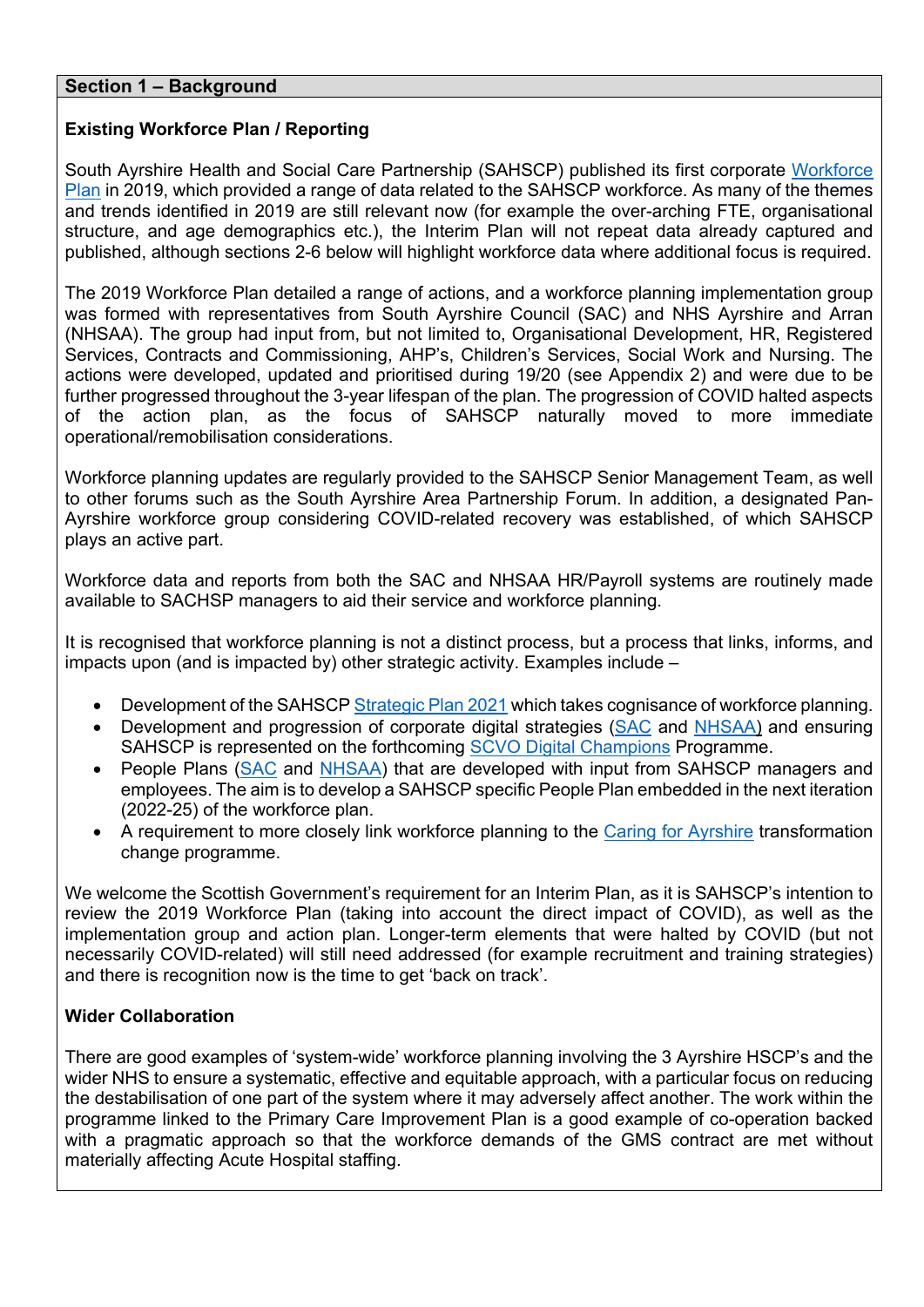In addition, the whole system (HSCPs and wider NHS as well as GP Independent Contractors) cooperated in a campaign to incentivise Ayrshire as a positive place to be employed, for example in relation to the GMS contract. This campaign, which involved social media, links to training institutions and 'Fairs' was highly effective and was extended to include recruitment into wider HSCP activity such as Intermediate Care and Community Rehabilitation. A proactive campaign to recruit GPs also had a significant impact on the ability to staff GP Practices whereas, previously, there had been major gaps leading to GP Practices handing back contracts to Board.

Another good example is the establishment of 'pipeline' approaches where there are very limited existing staffing pools. For example, the ANP academy approach (working also with academic training bodies) is a positive mechanism to create the skilled ANP workforce that we will need in the next decades.

The above examples showcase strong joint-working working between professional bodies (such as LMC/GP Sub-Group), senior HSCP Managers, and Board Primary Care staff.

Designated workforce leads from across the 3 Ayrshire Councils and NHS A&A meet regularly to share information and updates, and they have developed their Interim Plans together to ensure a degree of consistency. Across Ayrshire, one organisation may be the 'lead' in service delivery, and where applicable this is highlighted.

Finally, SAHSCP plays an active part in the wider workforce planning agenda, being a member of the Society Personnel and Development Scotland (SPDS) workforce planning group, liaising with Improvement Scotland on a national workforce planning toolkit, and contributing to the Scottish Government short-live working group that developed the Interim Plan template.

### **Engagement/Ownership**

In the development of the Interim Plan, cognisance was taken of recent [employee engagement,](https://sway.office.com/7t6RgbK1KnSIuHVX?ref=Link&loc=play) a range of specific workforce planning sessions with key managers in Q1 2020, and existing workforce-focused meetings that senior leaders already deliver (an example being the Community Health and Care Services Workforce Group focusing on a review of Social Work, District Nursing, Community Rehabilitation Team, Care at Home and Reablement and Enhanced Intermediate Care – see section 5).

Workforce planning is a key focus in SAHSCP COVID recovery/ remobilisation plans, associated risk assessments, and within and across related SAC and NHS activities.

John Wood (Senior Manager – Planning and Performance) has lead responsibility for both the Interim Plan and the development of SAHSCP's next 3-year plan from 2022. The Interim Plan was submitted to the South Ayrshire Integrated Joint Board on the 28<sup>th</sup> April.

#### **Section 2 – Stakeholder Engagement**

### **Third and Independent Sector**

The 2019 Workforce Plan highlighted the importance of engaging the Third and Independent Sector (3&IS), but there was recognition it focused too narrowly on workforce data. The recent successful Strategic Plan consultation will inform the model of engagement going forward, with a more holistic view of the workforce required.

Workforce planning conversations with 3&IS take place through established 'Care at Home'/ 'CareHome' forums, and these informed vital elements of service delivery during COVID. Recent consultation with stakeholders such Scottish Care and Voluntary Action South Ayrshire has confirmed a requirement by SAHSCP and partners to focus on elements such as-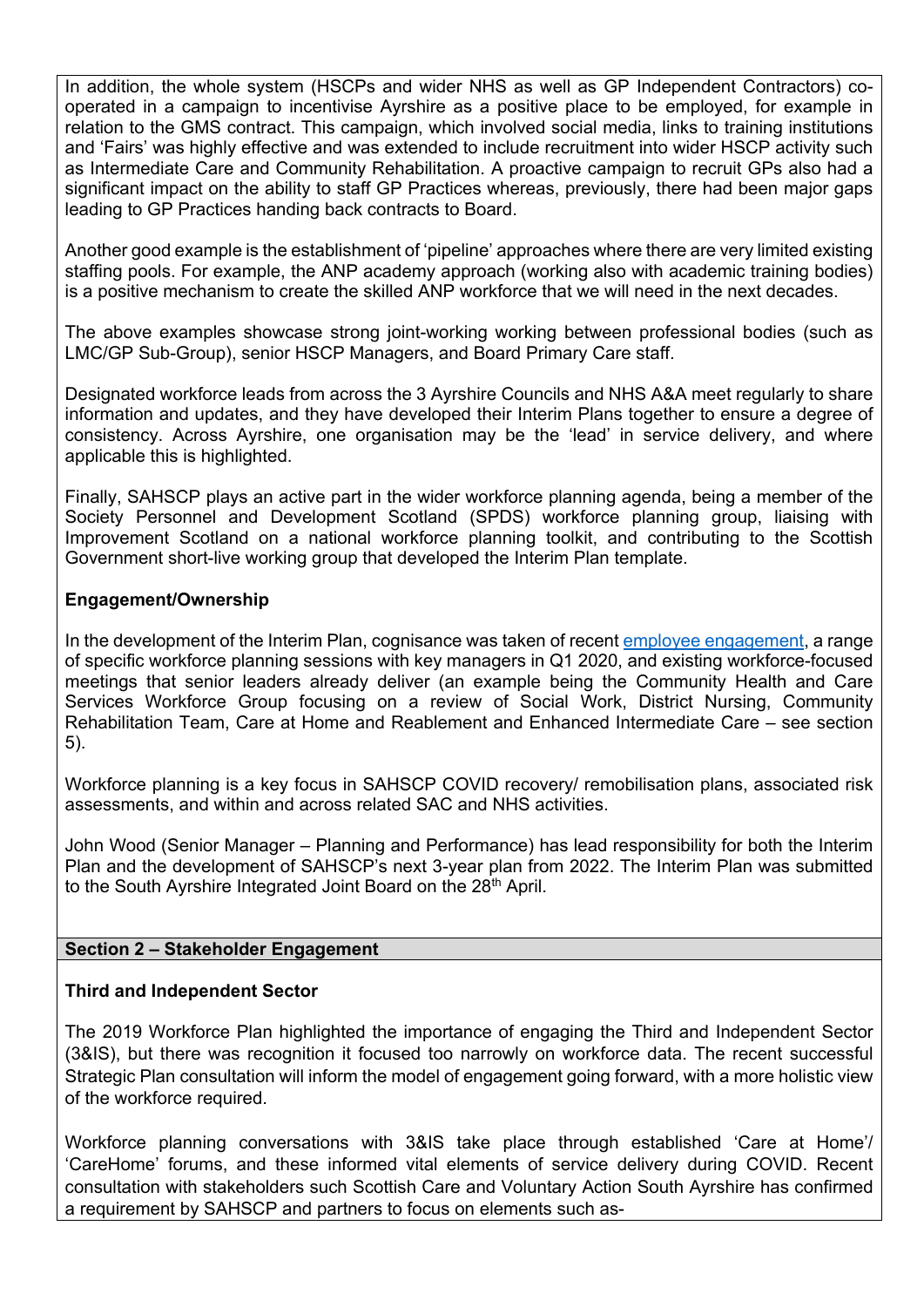- The impact on the workforce where new care homes enter the market.
- How best to support providers into 'recovery'.
- Utilise and further develop 'one source' of meaningful and consistent workforce data to avoid duplication (such as the daily TURAS Care Management Safety Huddle).
- Establish the latent workforce and migration opportunities from industries more permanently affected by COVID (such as hospitality).
- Exploring the potential for shared workforce, particularly in social care, where there can be a high use of expensive agency staff and inefficient use of multiple banks of relief staff, with the same people registered on them. A collaborative approach could be more effective and more efficient.
- Further consideration to the funding of running costs of 3&IS rather than funding that is solely tied to the delivery of a project or new service.
- Inform and drive engagement and communication for example ensuring local children and families are fully aware of local respite services.

The proposed focus from the Scottish Government (via the National Workforce Plan) in strengthening workforce planning within and across the 3&IS is welcome and will assist greatly.

## **Employees**

SAHSCP views engagement with employees as vital. Recent [engagement](https://sway.office.com/7t6RgbK1KnSIuHVX?ref=Link&loc=play) has confirmed overall communication and engagement is rated as '*very good*' by employees, but there is a demand for more tailored 'service-specific' information through a wider range of channels, development and promotion of more local and 'agile' initiatives/success stories, and activities that will reinforce public/ partner appreciation. Recent workforce planning and horizon scanning sessions with over 50 managers has confirmed key themes withing training/CPD, information/autonomy, and systems/processes.

The above elements will be considered and progressed during 2021/22 and will inform the proposed SAHSCP People Plan.

### **HR and Trade Unions**

Workforce development and transformation requires HR and Trade Union support, and both are represented on key governance groups and provide a vital 'critical friend' role from a strategic viewpoint – this is mostly done through the South Ayrshire Area Partnership Forum.

From an HR perspective, as highlighted in the 2019 Workforce Plan, there are limitations and complexities when attempting to deliver an integrated model of delivery where Council and NHS Boards operate different pay-scales, contracts, policies and systems.

Trade Unions were consulted in the development of the 2019 Workforce Plan, and ongoing engagement is mainly through the established Partnership Forum, and opportunities to further strengthen input will form part of the 2022 Workforce Plan development.

### **Financial Planning Leads**

Remobilisation Phase 3 has been submitted to the Scottish Government and provides detail on resources required in the response to COVID.

Financial planning impacts on fundamental aspects of workforce planning (and vice-versa), and the various governance mechanisms, especially the Integrated Joint Board, ensure SAHSCP Finance Teams contribute to service delivery. The budget for 2021/22 will support current known demand (and the anticipated increase in demand/referrals as a result of COVID) by investing in areas such as older people, OT, physiotherapy and mental health.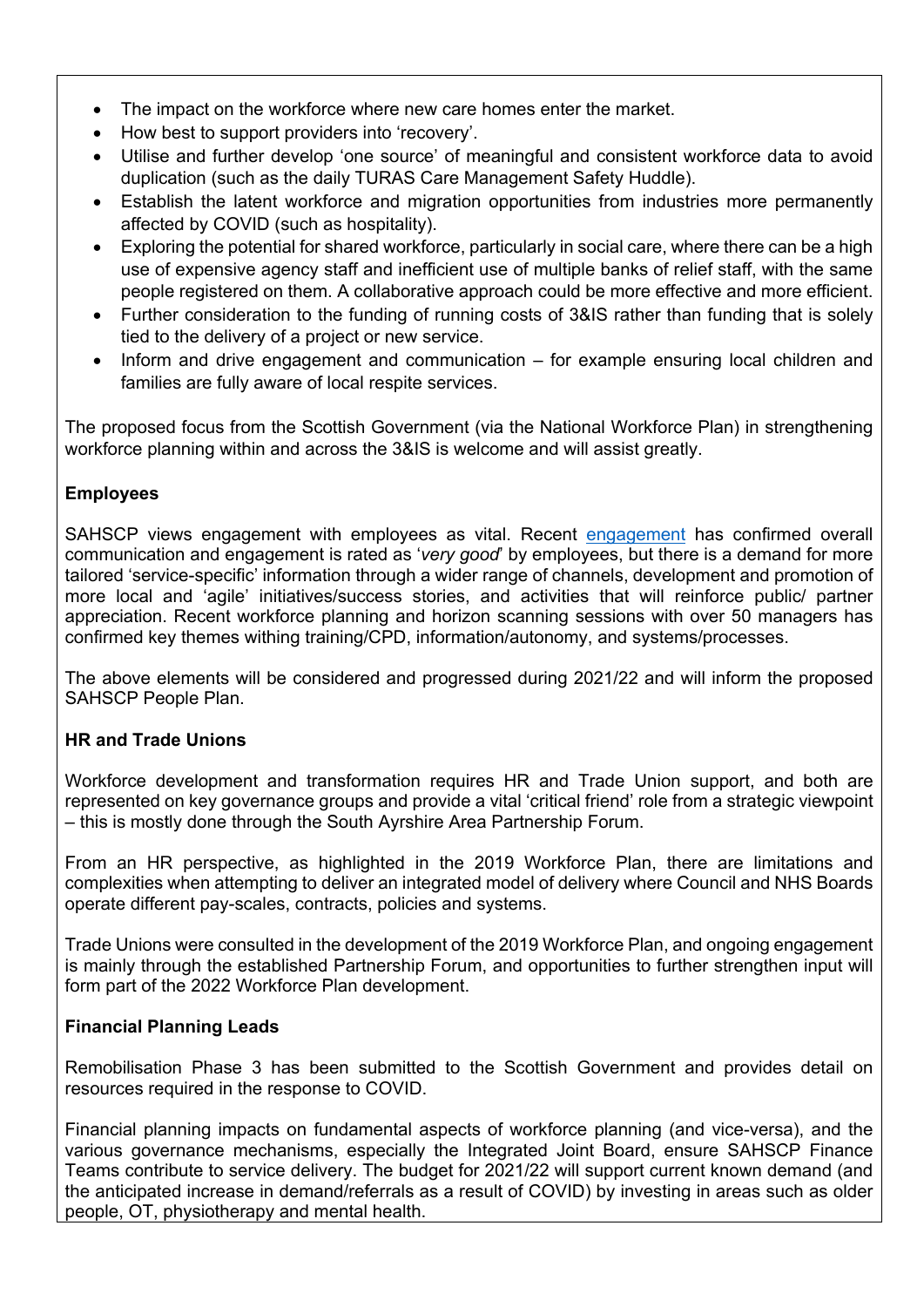Key assumptions are factored into workforce planning – examples include the percentage uplift on the contracted rate for purchased care at home in rural areas (in recognition of local supply/demand), and anticipated pay uplifts.

## **NHS/HSCP Workforce Planning Leads**

Nominated 'workforce leads' from the 3 Ayrshire Partnerships and NHSAA meet on a regular basis to share information and updates. It was agreed by all leads to work in conjunction when completing the Interim Plan, and this collaborative approach will inform the development of each organisation's respective 2022 workforce plans.

However, there are clear and fundamental differences in approach to workforce planning oversight/ownership from each organisation in relation to resource, remit, roles and responsibilities (reflected nationally and evident from the SPDS workforce planning survey in 2020 which all 32 Councils completed) and it is hoped further workforce planning positioning and training (as promised from the Scottish Government as part of the National Workforce Plan) will help introduce a degree of consistency.

## **Section 3 - Supporting Staff Physical and Psychological Wellbeing**

## **Wellbeing Activity**

SAHSCP will continue to undertake a range of activity to support employee wellbeing (all promoted via corporate communication, team briefs, and blogs/vlogs from senior managers) and recent examples include-

- An award winning 'Healthy Working Lives' programme, offering employees lifestyle checks, and promotion of campaigns such as Healthier Scotland's 'Clear Your Head' and MIND's focus on mental health during the festive period (alongside virtual winter health-checks via Occupational Health provision).
- Promotion of the Staff Wellbeing Programme from PROMIS and a webinar programme developed for all health and social care staff and unpaid carers, to support and empower all H&SC staff to enhance personal resilience during these challenging times.
- Promotion of the Listening Service (providing a 'listening ear' and a chance to talk, as well as signposting to appropriate alternative support mechanisms) open to all NHS, health and social care partnership staff, third sector providers, commissioned services, care home staff, NHS 24, Scottish Ambulance Service and volunteers working within the sector across Ayrshire and Arran.
- Creation and provision of Staff Wellbeing Hubs across 3 key geographical areas, allowing SAHSCP staff a vital 'quiet' space.
- Introduction of telephone and video consultations for a range of OH support, replacing traditional f-2-f delivery in areas such as physiotherapy.
- The formation of a SAHSCP wellbeing focus group, that will identify and take forward a range of actions, with specific reference to issues raised within the Pulse Surveys and Employee/Manager surveys (which generated over 1000 responses). Areas of focus include isolation and home/work life balance, and benefits and challenges related to longer-term homeworking.

### **Absence**

Daily data is brought together from SAC and NHSAA to allow an overarching view of COVID-related sickness and absence to inform operational delivery, although sickness directly related to COVID has ultimately had minimal impact on absence levels (contributing to an average of 0.25% of total sickness).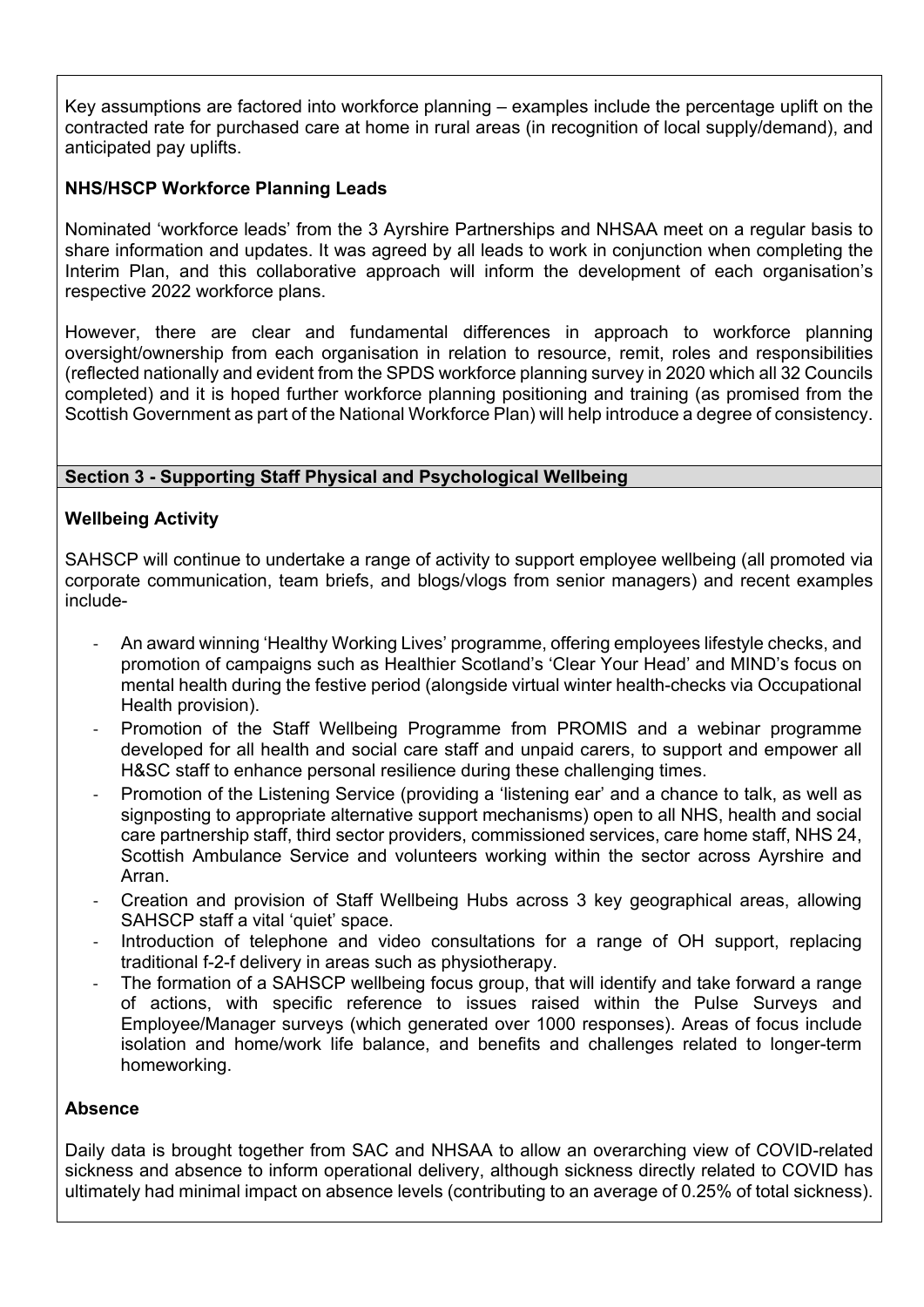Absence causes across SAHSCP predominately remain psychological and muskoskeletal.

There is a distinct difference in absence levels between Partnership employees within SAC (6.3%) and NHSAA (3.8%). The chart below focuses on the SAC element, which is recognised as the immediate priority in reducing absence.



Within SAC, despite some dips, psychological absence has been steadily increasing since 2017. Whilst muskoskeletal absence has dropped in the last 12 months, there is recognition the drop will be affected by the reduction in front-line service delivery (as evidenced in its recent rise as recovery commences). Prior to COVID, muskoskeletal absence was increasing and is likely reflective of an ageing workforce in physical roles such as care at home (and reflective of the wider ageing South Ayrshire population which constitutes the labour market). Both elements result in significant days lost (within SAC an average of 15 days per employee per annum) and there is recognition these problems will not disappear and must a key consideration in Occupational Health and wellbeing models going forward. The reality is that were the SAC element of the Partnership to reduce its absence levels by one-quarter, that would equate to over 2,500 working days being made available and create a vital 'bounce' in service delivery.

## **Retention/Turnover**

Turnover for 2020/21 reduced by approximately one-third, and it is clear COVID was a defining factor. What is not clear is to what extent post-COVID recovery will have on longer-term staffing levels. The Pulse survey results indicate a 'sense of worth' for SAHSCP employees, which has been reinforced during the pandemic and may strengthen retention. However, the reality is that the reduction in turnover will also be impacted by the slow-down of the overall job market (in effect, for some now is not the time to 'jump ship'). The challenge for SAHSCP will be to develop and retain the positive elements employees encountered in the last 12 months over the long-term, and that will be a focus for the wellbeing focus group.

### **New ways of working**

Discussions with employees regarding any return to "normal" working practice has confirmed varying degrees of anticipation and anxieties. Some staff express the concern of losing what they have gained in terms of a work-life balance, whilst others desire a return to a work location to mitigate feelings of isolation. In effect, what works for some does not work for all. In addition, where home working may apply longer-term there are key considerations around the provision of appropriate hardware, software and furniture.

Strategic activities are taking place within SAC and NHSAA, including short-term working groups which will work with services across the SAHSCP to develop 'Future Operating Models', and feedback from employees and Trade Unions will play a key part in their recommendations.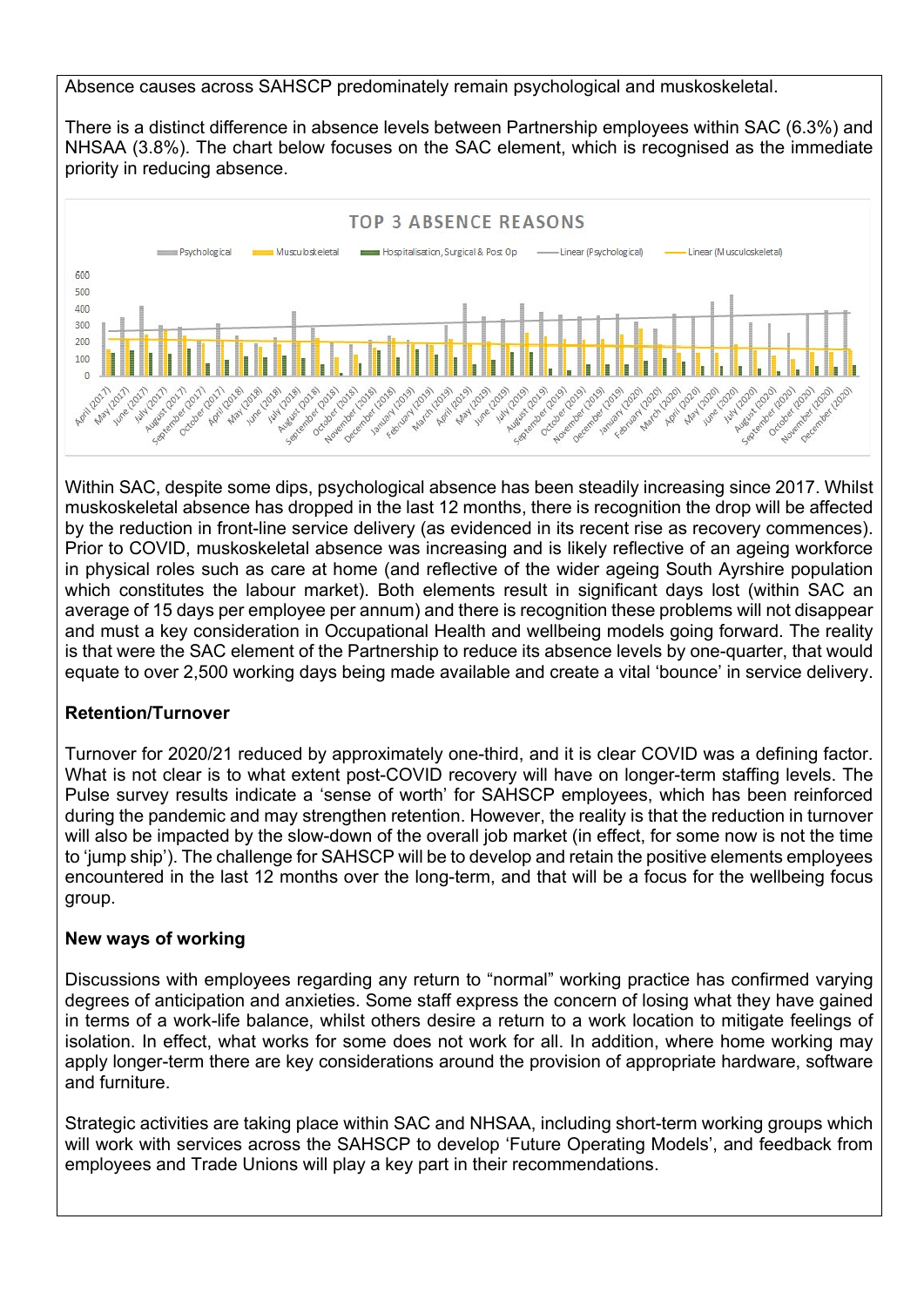# **Equality Data**

With regards to equality data, SAC is considering a small working group with a focus on equality data in general (in which SAHSCP will be represented), with a particular focus on race/ethnicity and increasing response rates within diversity elements of survey and recruitment procedures.

SAHSCP will consider in more detail the actions, recommendations and key themes contained within the *['Scottish Parliament Equalities and Human Rights Committee: Race Equality, Employment and](https://sp-bpr-en-prod-cdnep.azureedge.net/published/EHRiC/2020/11/15/Race-Equality--Employment-and-Skills--Making-Progress-/EHRiCS052020R3.pdf)  [Skills: Making Progress?'](https://sp-bpr-en-prod-cdnep.azureedge.net/published/EHRiC/2020/11/15/Race-Equality--Employment-and-Skills--Making-Progress-/EHRiCS052020R3.pdf)* report, as well as the *[Scottish Government Minority Ethnic Toolkit](https://www.gov.scot/binaries/content/documents/govscot/publications/advice-and-guidance/2020/09/minority-ethnic-recruitment-toolkit/documents/minority-ethnic-recruitment-toolkit/minority-ethnic-recruitment-toolkit/govscot%3Adocument/minority-ethnic-recruitment-toolkit.pdf)* around embedding capability and capacity, advertising and outreach, awareness and training and general recruitment practices.

Equality Officers within both SAC and NHSAA will continue to review and scrutinise employee data, as it is recognised there are gaps in data (similar to many organisations in the public sector) and will endeavour to improve data collection of employees' protected characteristics. In addition, socioeconomic disadvantage also impacts on health and is now included in relevant Equality Impact Assessments linked to the Fairer Scotland Duty.

Finally, collaboration between Equality Officers within the 3 Ayrshire Councils/NHSAA shows the value of exploring equality data collection Pan-Ayrshire, and this will be guided by proposals for four shared over-arching Equality Outcomes as part of the Ayrshire Equality Partnership, with reference to health and social care.

## **Annual Leave**

It is recognised that there is no single overview of annual leave across SAHSCP due to the different HR systems and processes within SAC/NHSAA. However, in liaison with managers and HR, arrangements have been put in place to accommodate deferred leave, for example within SAC employees have been advised they can carry 25% of untaken leave into 2022, and this will be managed locally by managers.

## **Occupational Health**

OH provision differs within the SAHSCP, with SAC outsourcing to a private provider (on a Pan-Ayrshire 3-Councils contract which can be reviewed in 2022) and NHS providing in-house services. However, the range of services across the SAHSCP is significant, including physiotherapy, counselling, cognitive therapy, as well as reports related to management referrals and ill-health retirement. Within NHSAA, short-term funding supporting cardio-rehab has a specific focus on long-COVID strategies.

### **Section 4 – Short Term Workforce Drivers (Living with COVID)**

The impact of COVID on the workforce over the next 12 months will be significant and service areas within the SAHSCP have identified a range of issues that need to be considered. Examples include -

### **Community Health and Care Services**

- Budgeting for an increase in Care at Home hours (15% increase or 1,150 hours per week £1.05m).
- Identifying an additional requirement of approximately 200 hours per week to provide care and support to service users from 1<sup>st</sup> of April 2021 (based on current COVID-related absence levels at 8% within Care at Home).
- Increasing reablement capacity by 60% to support delayed discharges and optimise service user independence to stay at home as independently a possible.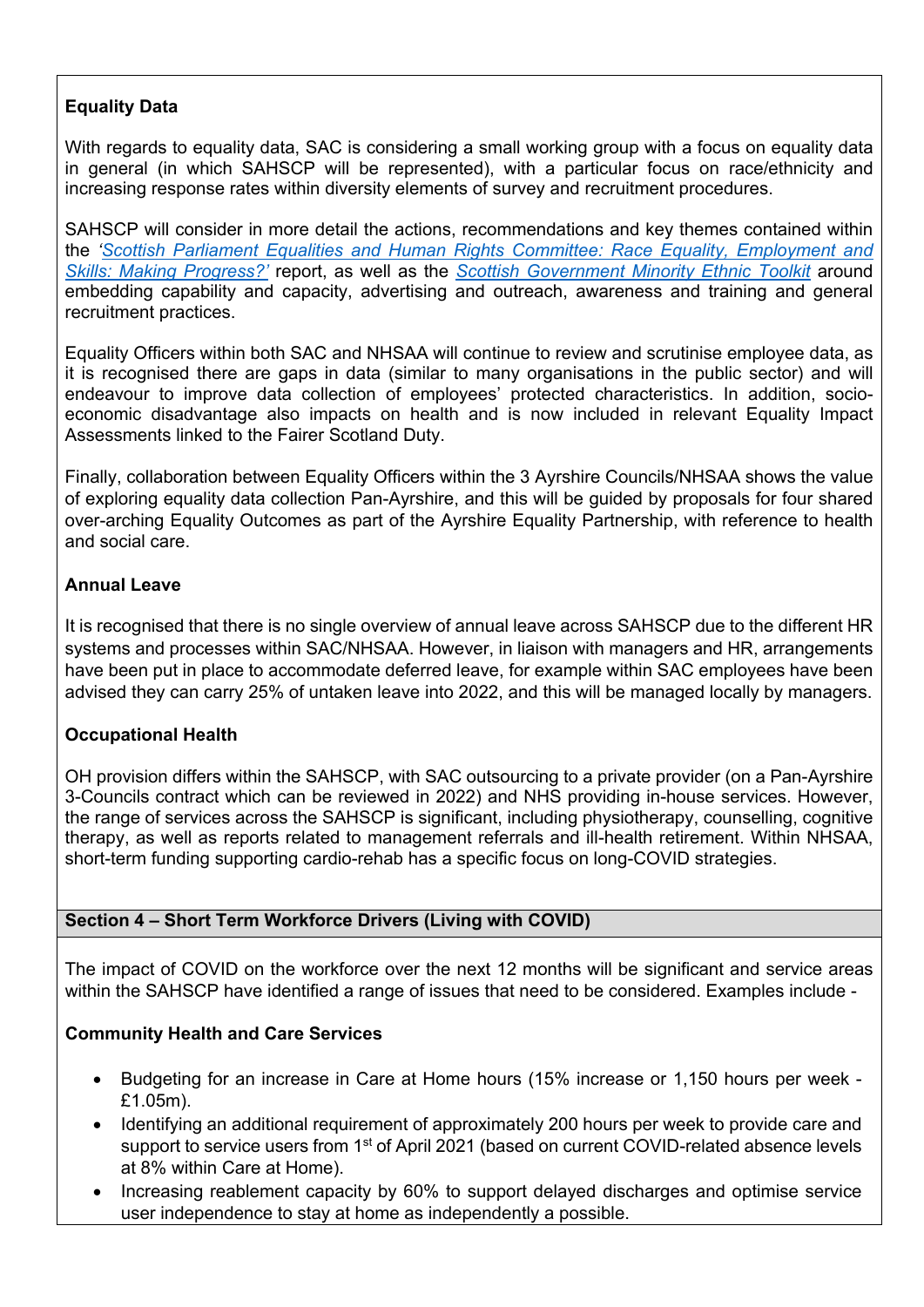- Progressing CM2000 within in-house Care at Home to optimise scheduling and monitoring of care delivered (see section 6).
- Increasing MHO capacity alongside process mapping to determine and plan a flexible Mental Health response that delivers across a wider range of needs.
- Working with North Ayrshire HSCP in developing a MHO workforce plan early 2022.

## **Professional Services**

- Development of a more formal 'Emergency Response' function (based on the Forth Valley model) that will respond on a local and Pan-Ayrshire basis to significant outbreak /service disruption within care homes (using lessons learned from instances in 2020).
- Strengthening links within, and between, front-line services (Community Health) and partners (such as GP's and District Nurses) which has been affected by an increase in home/remote working.
- Working with East Ayrshire HSCP (lead partner) in the co-ordination of forthcoming investment for district nurses, leading to an expected 3 FTE rise year on year.
- Development and provision of vaccination skills/support via AHP's within acute services and hospitals.
- Development and introduction of workforce tools within AHP service models.

# **Corporate and Business Support**

- Development and improvement of CareFirst, ensuring that the system fully meets the needs of employees, especially SAHSCP Administration and Children's Services where benefits have not been fully realised.
- Communication of the Strategic Plan across all SAHSCP employees, partners and stakeholders.
- Development of a specific 'Carers' forum.
- The Review of Admin/Business Support services for the HSCP has recommenced and will produce recommendations in 2021. This will tie in with work to determine the council's Future Operating Model.

## **Children's Heath, Care and Justice Services**

- Further consideration of the impact of poverty as a direct result of COVID, especially unemployment and the impact on vulnerable children, and the associated implications for the workforce.
- Planning for an anticipated increase in workload (and consideration of agency staff) from Q2/3 2021 when Children's Hearing Reports, Court Reports and Unpaid Work Orders resume. SAHSCP is actively liaising with agencies to ensure advance notice of requests whenever available.
- Revision and development of rotas within Children's Houses to maximise deployment.
- An anticipated (although currently undefined locally and nationally) increase in both poor mental health and addiction (alcohol specifically) resulting in an increase in referrals in domestic violence, child protection cases, and addiction services.
- Learning from, and further developing, successful new ways of working/engagement using online tools with foster carers and adopters.
- Consideration of the challenges on service delivery as a result of an increase in temporary contracts due to COVID-related funding, and the ability this has on making effective workforce changes (and what will happen when the funding ceases).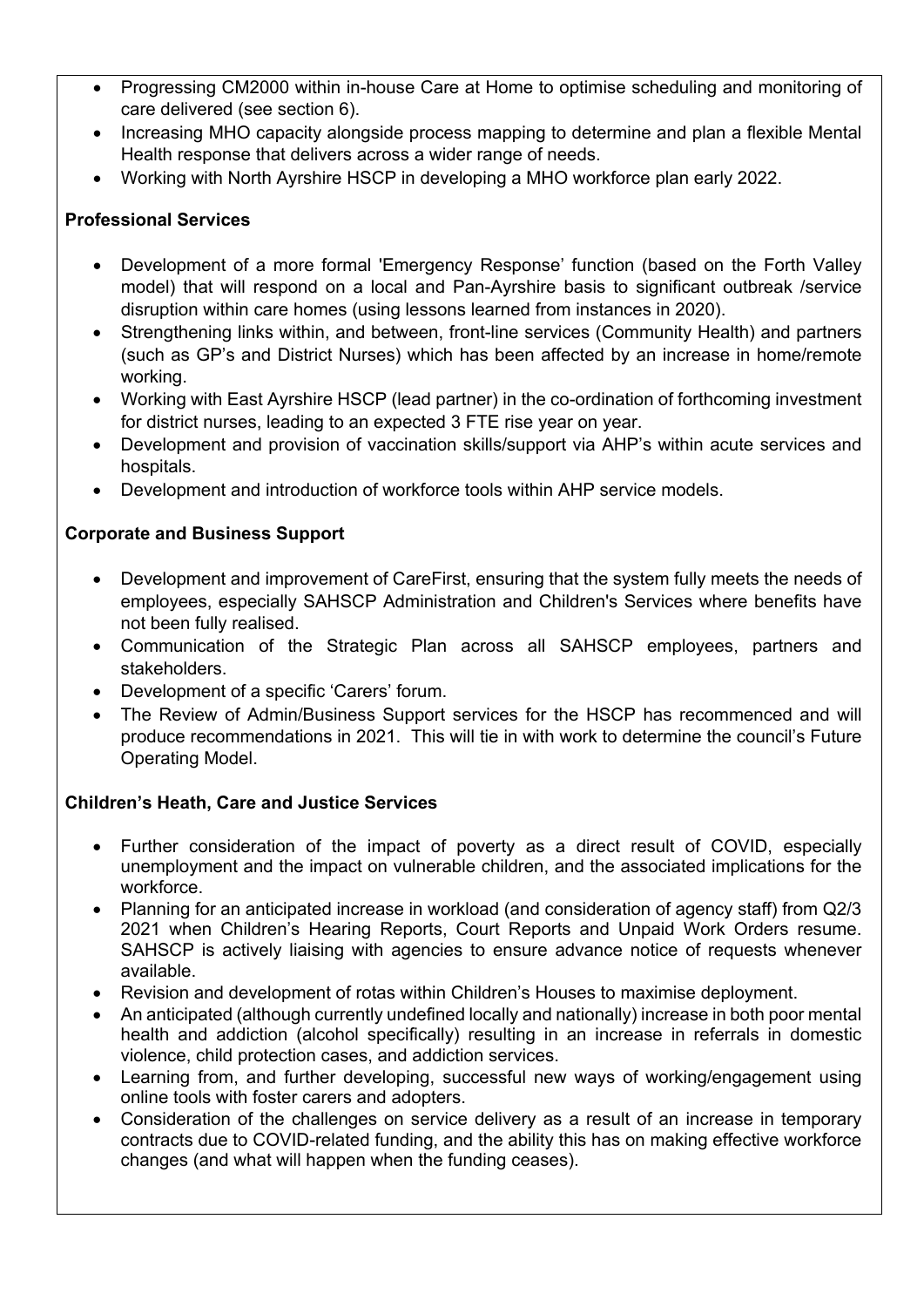### **Social Work**

- Disruption to predicted placement for Social Work over next 12 months and the requirement to streamline recruitment (and ongoing liaison and input into the Social Work Education Partnership 's wider response).
- Review of historic/legacy maternity cover arrangements within Social Work.
- Consideration of the risks of telephone reviews within Social Work, on the basis face-to-face assessment is recognised as being most effective within home environment.
- Prioritisation of the Independent Care Review (the 'Promise') and 'Sign of Safety', and the associated training requirements (with a specific focus on recruitment and retention of foster carers.)

### **Section 5 – Medium Term Workforce Drivers**

The distinction between Sections 4 and 5 can be unclear, as the longer-term impact on COVID is still unknown. Also, elements of Sections, 2,3 and 6 can be categorised as medium-term workforce drivers.

The following are further examples of longer-term/more substantive elements of work from a strategic perspective where COVID is not the driving factor (although it will still have an influence) and will likely impact 2022 and beyond.

- Social Work review, including consideration of locality adult Social Work Practice Teams, Hospital Social Work Team, Provision of Mental Health Officers, the role and function of the Care Home Review Team, and Management and Leadership.
- District Nursing review, including consideration of systematic training, professional leadership, roles and responsibilities from HSCW to advanced practitioner, competency frameworks and educations standards, and NMC Practice for mentorship standards.
- Care and Rehabilitation Team review, including a 'test of change' of a Mental Health practitioner working to support the team with complex psychological and cognitive issues (as well as assessment/intervention/supervision), and a Support Worker to follow through treatment plans as directed from registered clinicians.
- Reablement and Responder review, including consideration of continuous improvement, increased efficiency in rota management, defining the wide and complex spectrums of need that will require multi-skilled staff.
- Transition to Digital Telecare (see section 6).
- Re-developing roles within the Young People's Support and Transition Team, with progression of a Contracts and Commissioning Officer who will specifically support Children's Services, and a Drugs and Alcohol Worker.
- Ongoing development and benefits realisation of CareFirst, via creation of an enhanced Business Support function.
- Recruitment of 25 additional foster carers by 2023-24.
- Progression of the Champion Board, working closely with the Head of Children's Health, Care and Justice services, and a range of Council services to raise awareness of The Promise. Building on the 55 local calls to action as part of community planning activity to make a difference to care experienced children, young people and their families in South Ayrshire.

Workforce drivers will be dependent on the Future Operating Models determined by SAC and NHSAA, which will cover key staffing aspects including -

- Workstyle definitions (for example home, office, agile, hybrid, frontline).
- Associated ICT requirements and supply (hardware and software).
- Employee engagement (and the need to embed 're-connection' so staff feel supported and part of a team) and performance management where remote working increases.
- Office accommodation and building access.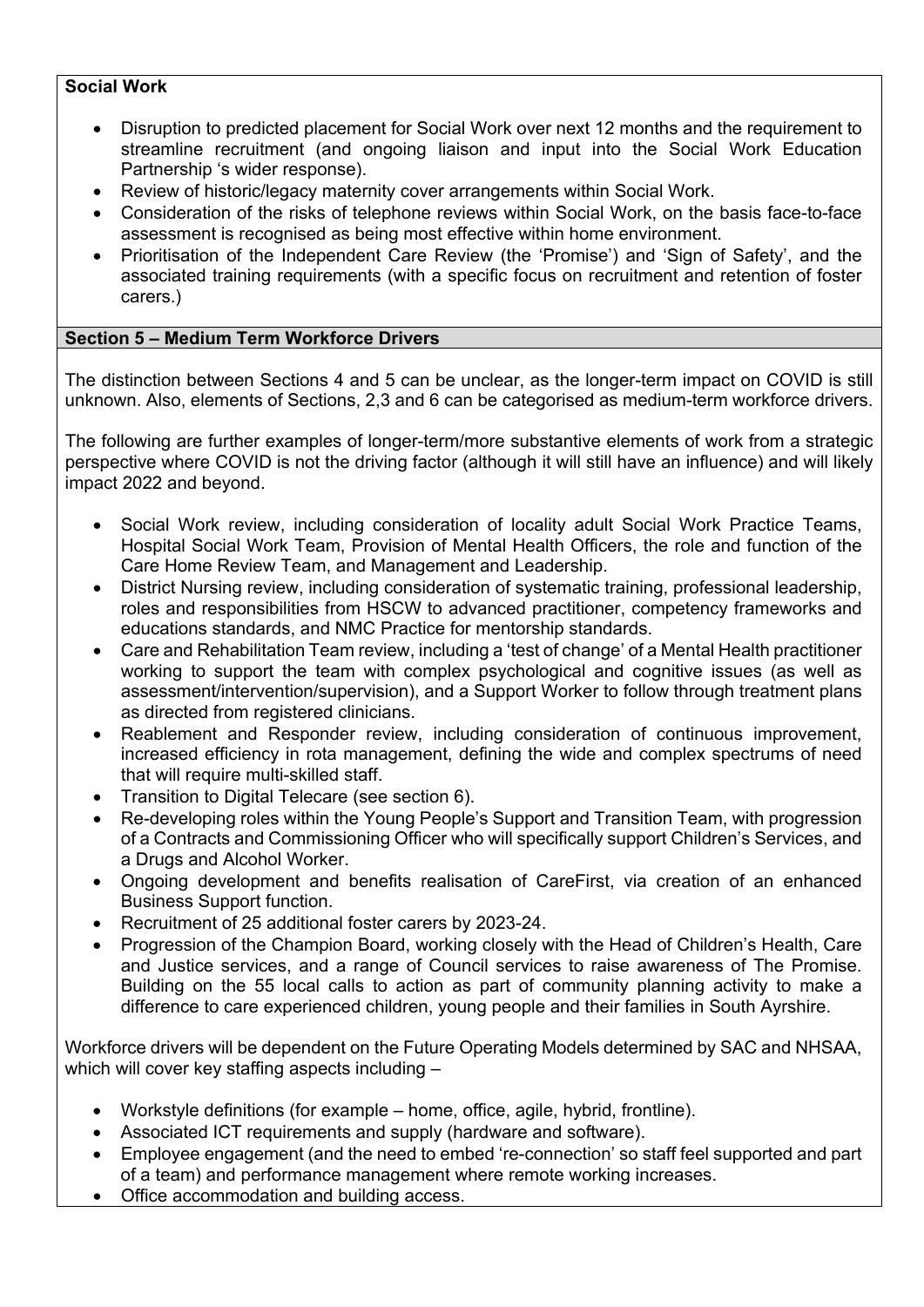• Alternative service delivery models to clients/customers which may include enhanced phone and online options, video conferencing, telephone appointments, and webchat.

## **Section 6 – Supporting the workforce through transformational change**

## **Transformation**

SAHSCP has various workstreams which consider transformation, including -

- Digital Telecare SAHSCP recognises the transformational opportunities digital telecare service can bring to clients and staff. Utilising grant funding from the Digital Office, a project manager is now in post to oversee the analogue to digital process. Vitally, the digital telecare project will form part of a review of the overall responder service, looking at a revised end-toend service delivery model. (SAHSCP was also part of the short-life working group that developed the Digital Telecare National Briefing Document).
- CM2000 Implementation and development of CM2000 (which was key during COVID), gives care staff access to a range of 'real-time' client and service information, reducing the number of missed visits. CM2000 back-office users are now starting to analyze and understand the data to enhance service delivery. Social Work teams can also use the 'actual care delivery time' function to update visit durations. Opportunities (for 400+ employees) to make the overtime claims process electronic and system-driven and ease the administration burden on employees will be explored.
- Microsoft 365 The new ways of working generated by M365 from an individual, team, community and organisational perspective are significant. Work will progress throughout the next 12-18 months in developing M365 and associated Apps to enable, grow and perform. This links in with both the SAHSCP digital strategy and related digital skills strategies.
- Attend Anywhere/Near Me Ongoing development and implementation of online services (where suitable) for client-based meetings and consultations.

The above, and other key aspects such as new HR and Learning Development systems (which will also inform important elements of workforce planning, especially data) and assets and estates strategies (that anticipate and reflect new ways of working) are part of wider and established transformational agendas across SAC and NHSAA that will reflect the needs of the SAHSCP.

## **Recruitment**

SAHSCP is committed to making itself distinct as an employer of choice (as the talent-pool can be subsumed by being geographically close to the central belt), and to ensure new employees share our organisational values. Within the IJB budget approved in March 2021, investment of over £1m will be invested in 25FTE to enhance service delivery. Newly created roles include Carers Act Coordinator, self-help workers (Mental Health), and Community Link Workers.

A new SAHSCP specific recruitment site will be developed, that not only lists jobs but importantly highlights career paths across key roles and 'sets the scene' for prospective employees. A dedicated site will also take advantage of national campaigns such as the Adult Social Care campaign where the focus will be on the sense of worth health and social care roles bring. Work is currently underway to explore how such campaigns can also be embedded within the application process for candidates.

Locally, recruitment in the Girvan area has historically been an issue, and SAHSCP continues to target that specifically.

Improving the on-boarding process remains a priority, and Team Leaders work closely with HR and ICT to influence and streamline recruitment timescales and hardware/software for new starts.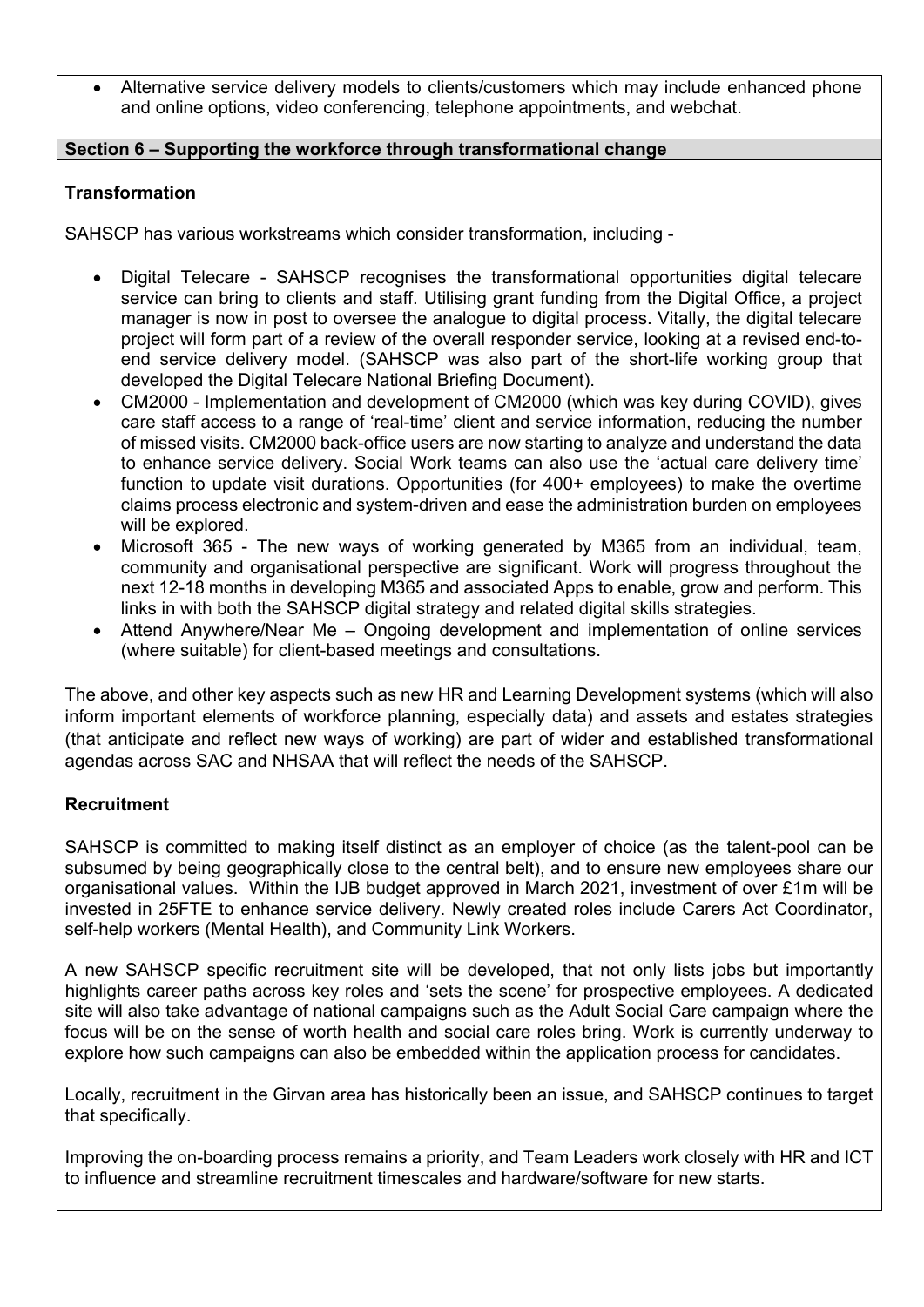There is recognition that for some roles it can be difficult to recruit experienced staff as those straight out of university may need significant mentoring. Approaches to flexible retirement, succession planning and minimising 'brain drain' will continue to inform discussions, but again it should be noted that SAHSCP is formally not an employer and therefore is required to adopt approaches consistent with SAC and NHSAA policies.

## **Skills Gaps**

SAHSCP has recently undertaken a comprehensive training needs analysis, detailing the full range of statutory, mandatory and developmental requirements across 20+ elements of SAHSCP delivery, alongside indicative costs and delivery methods. From a registration perspective, this confirmed the number of staff to be enrolled over the next 4 years, with the largest requirement within Care at Home for SVQ level 11, and highlights anticipated additional requirements for Day Care services. Regards mandatory training, the breadth of requirements is significant with approximately 65 training needs identified, ranging from moving and handling, to cyber awareness, to trauma training. To mitigate risk, a revised training and development strategy will be developed, considering key aspects such as outsourcing costs, providers, succession planning, and partnership/joint working.

SAHSCP's workforce planning will also take cognisance of current research within the L&D field, for example the 5-year longitudinal study for [Newly Qualified Social Workers](https://www.gov.uk/government/publications/longitudinal-study-of-local-authority-social-workers) which highlights concerns where service delivery relies overly on agile working.

To support leadership skills development, SAHSCP has utilised the Scotland Excel PDA in Project Management, with 3 senior managers completing their qualification in 2020 and further spaces being explored in 2021. It is recognised that these types of skills will be key in ensuring benefits realisation of SAHSCP projects and work streams.

To support recording and planning learning activity, (from both a user and manager perspective) new applications such as 'Managers' Scorecard' will be embedded during 2021/22, and exploratory work will commence around 3rd part apps such as the 'MySSSC' App.

SAHSCP continues to have strong links with University West of Scotland (UWS) across many courses, and actively works with UWS to ensure a 'pipeline' of qualified staff and improve development opportunities for SAHSCP employees in fields such as the MSc Advanced Clinical Practitioner (Adult/Mental Health).

### **Demand/Supply Initiatives**

Employability and Skills teams provide a range of support from both a service delivery and workforce planning perspective. In terms of workforce planning, the teams support work placements across a range of SAHSCP workplaces through the Workout and Modern Apprenticeship programmes. Within South Ayrshire Council, they are contracted to deliver the Social Services and Healthcare SVQ and have supported 14 apprentices within the partnership from 2019. The teams also deliver an adult employability programme targeted at people with barriers to employment and can provide support to the SAHSCP to progress participants into employment opportunities through pre-employment training programmes.

Programmes also exist for Modern Apprenticeships, Kickstart Schemes, and work experience and supported placements, but all have been impacted in some form by COVID and will recommence fully in line with recovery. However, even during COVID five modern apprentices have been placed across the SAHCP Champions Board and Community, Health and Care services.

It is recognised there is a need to provide a more co-ordinated approach that ensures parity of opportunities for people with additional support needs. In 2019/20 the teams established a new [Tailored](https://www.south-ayrshire.gov.uk/employability/supported-employment.aspx)